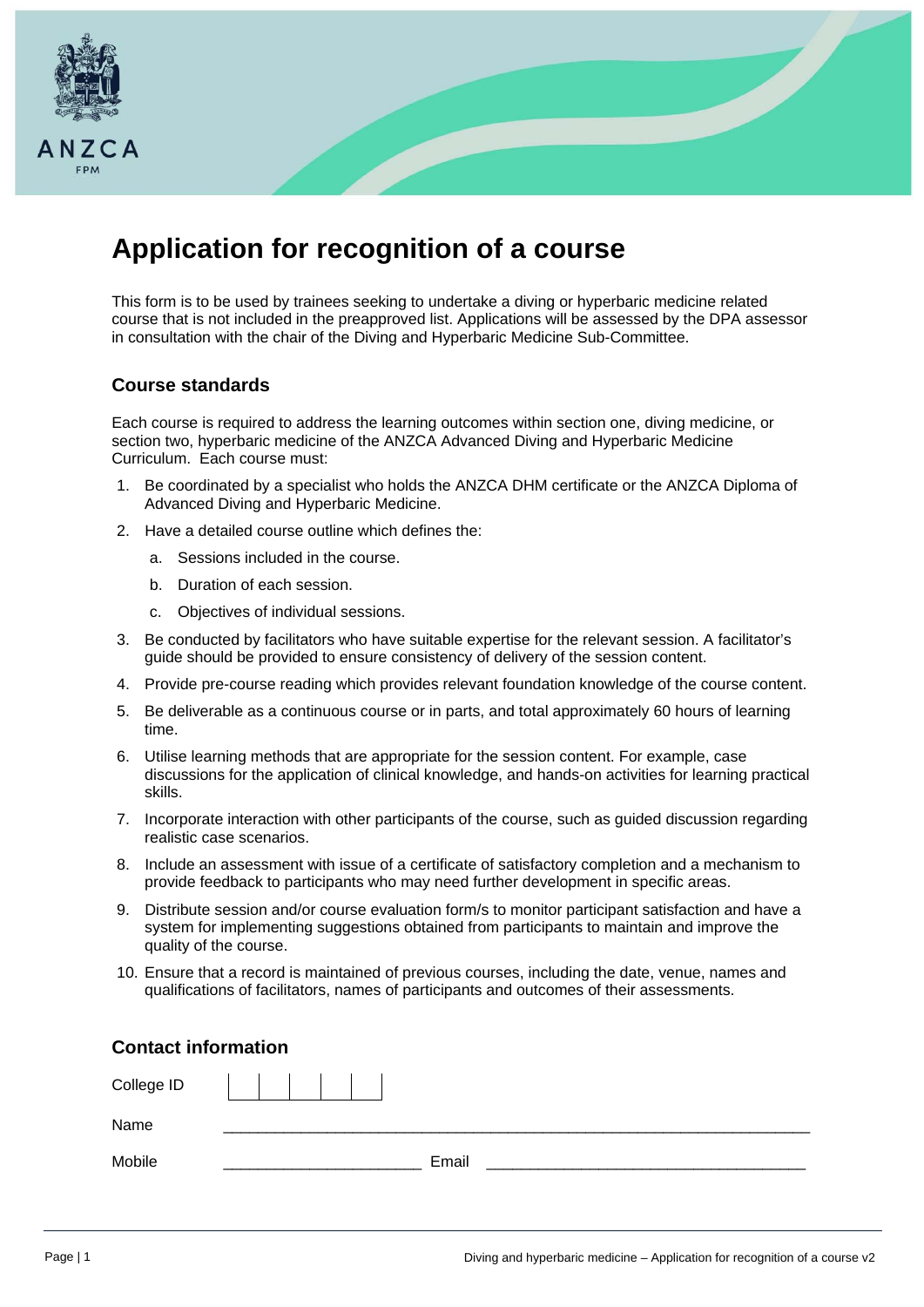

## **Course coordinator information**

| College ID                                                                                                                                                                             |                     |    |  |
|----------------------------------------------------------------------------------------------------------------------------------------------------------------------------------------|---------------------|----|--|
| Name                                                                                                                                                                                   |                     |    |  |
| Mobile<br>Email<br><u> 1980 - Jan James James Barnett, fransk politik (d. 1980)</u><br><u> 1980 - Jan James James Barnett, fransk politik (d. 1980)</u>                                |                     |    |  |
| Are you an ANZCA Diploma of Advanced DHM holder?<br>Yes                                                                                                                                | No                  |    |  |
| <b>Course information</b>                                                                                                                                                              |                     |    |  |
| Diving medicine<br>The course is related to:                                                                                                                                           | Hyperbaric medicine |    |  |
| Course title<br><u> 1980 - Jan James James Barnett, fransk politik (d. 1980)</u>                                                                                                       |                     |    |  |
|                                                                                                                                                                                        |                     |    |  |
|                                                                                                                                                                                        |                     |    |  |
| What learning methods are utilised in the sessions?                                                                                                                                    |                     |    |  |
| In what ways can course participants interact with each other?                                                                                                                         |                     |    |  |
| Does the course include an assessment and issue of a certificate of completion?                                                                                                        | Yes                 | No |  |
| In what ways does the course provide feedback to participants who may need further development in<br>specific areas?                                                                   |                     |    |  |
| Does the course have a system for monitoring participant satisfaction and<br>implementing suggestions obtained from participants to maintain and<br>improve the quality of the course? | Yes                 | No |  |
| Is a record of previous courses maintained, which includes date, venue,<br>names and qualifications of facilitators, names of participants and<br>outcomes of their assessments?       | Yes                 | No |  |